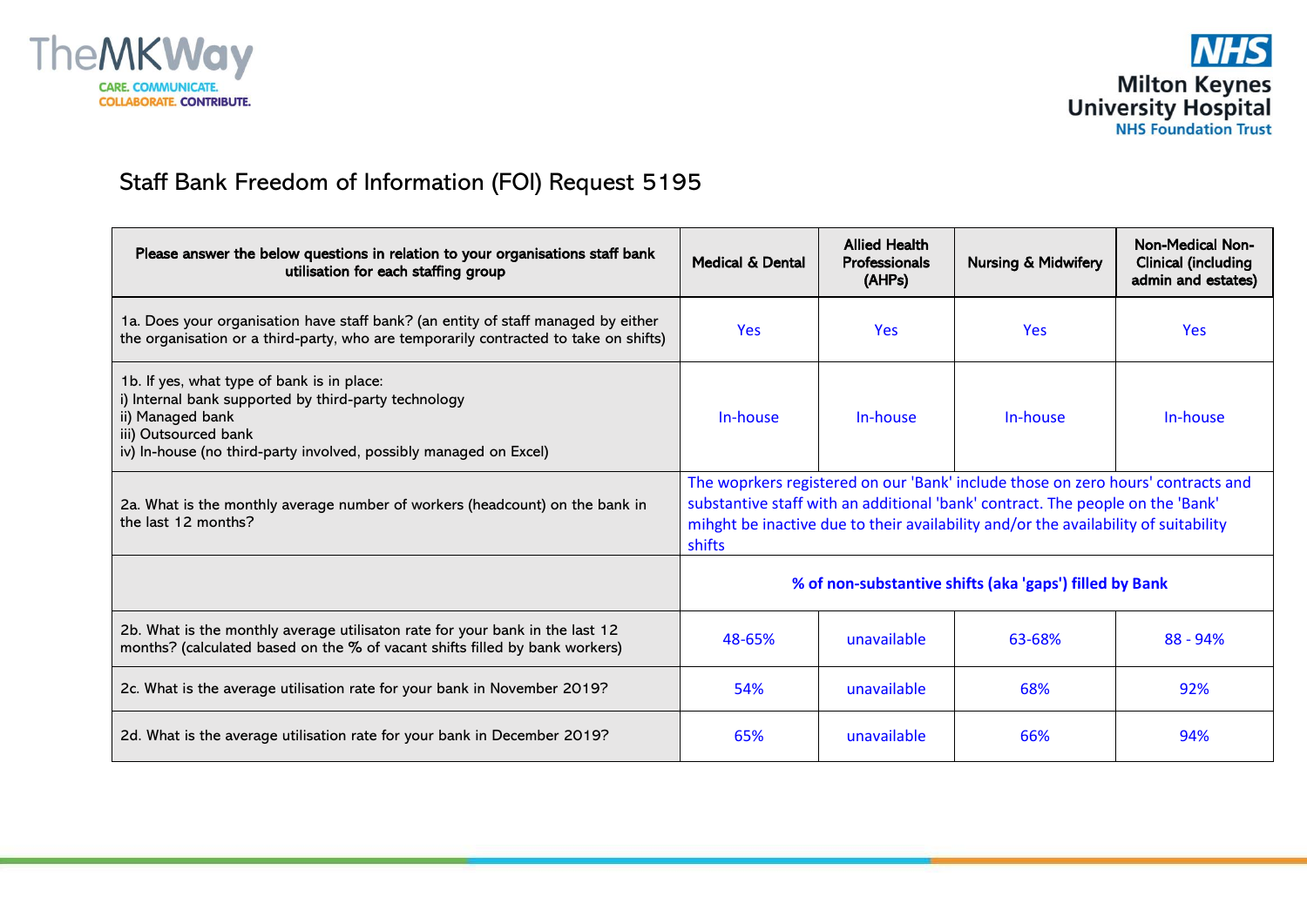

**NHS Milton Keynes**<br>University Hospital<br>NHS Foundation Trust

| 2e. What is the average utilisation rate for your bank in January 2020? |  | unavailable |  |  |
|-------------------------------------------------------------------------|--|-------------|--|--|
|-------------------------------------------------------------------------|--|-------------|--|--|

| Please answer the below questions in relation to the organisations staff bank<br>supplier for each staffing group                                                                                                                    | Medical & Dental | <b>Allied Health</b><br><b>Professionals</b><br>(AHPs) | <b>Nursing &amp; Midwifery</b> | <b>Non-Medical Non-</b><br><b>Clinical (including</b><br>admin and estates) |
|--------------------------------------------------------------------------------------------------------------------------------------------------------------------------------------------------------------------------------------|------------------|--------------------------------------------------------|--------------------------------|-----------------------------------------------------------------------------|
| 3a. Please state the name of the third-party supplier(s) used to manage the supply<br>of your bank staff, inclusive of any outsourced or managed arrangements (i.e.<br>NHSP, Patchwork, Allocate, Liaison, PlusUs, Locum's Nest etc) | Allocate         | Allocate                                               | Allocate                       | Allocate                                                                    |
| 3b. Please state the name of the software used to book and manage your bank<br>staff (i.e. NHSP:Connect, TempRE Bank, Allocate BankStaff etc.)                                                                                       | Allocate         | <b>Allocate</b>                                        | Allocate                       | Allocate                                                                    |
| 3c. Do your bank workers book shifts via a mobile app? If yes, please state the<br>name of the app being used                                                                                                                        | Allocate         | Allocate                                               | <b>Allocate</b>                | Allocate                                                                    |
| 3d. Do your bank workers submit electronic timesheets using the software?                                                                                                                                                            | <b>No</b>        | <b>No</b>                                              | <b>No</b>                      | <b>No</b>                                                                   |
| 3e. Does your organisation make use of an API (Application Programming<br>Interface) i.e. allows for interaction/communication with other software.                                                                                  | <b>No</b>        | <b>No</b>                                              | <b>No</b>                      | <b>No</b>                                                                   |
| 3ei. If yes to the above, please state the software integrations that are currently<br>being utilised e.g. Ryalto with NHSP, Reed with Patchwork etc.                                                                                | N/A              | N/A                                                    | N/A                            | N/A                                                                         |
| 4a. What framework was used to procure the supplier?                                                                                                                                                                                 | <b>None</b>      | <b>None</b>                                            | <b>None</b>                    | <b>None</b>                                                                 |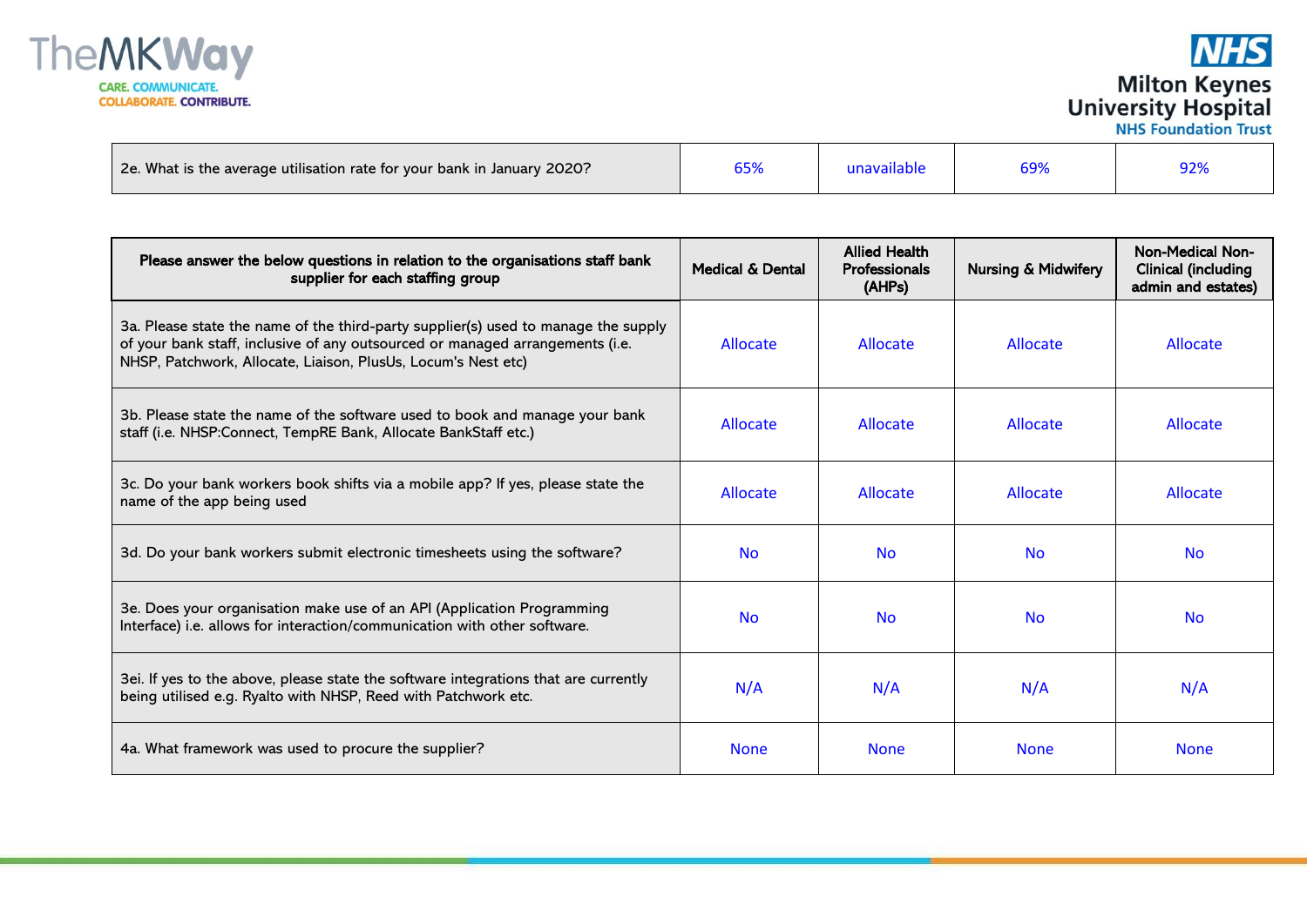

## **NHS Milton Keynes**<br>University Hospital<br>NHS Foundation Trust

| 4b. What is the contract start date? (dd/mm/yy)                                                                                            | 01.01.20    | 01.01.20    | 01.01.20    | 01.01.20    |
|--------------------------------------------------------------------------------------------------------------------------------------------|-------------|-------------|-------------|-------------|
| 4c. What is the contract end date? (dd/mm/yy)                                                                                              | 31.01.20    | 31.01.20    | 31.01.20    | 31.01.20    |
| 4d. What was the average monthly fee paid to the supplier in the last 12 months?                                                           | £232.50     | £232.50     | £232.50     | £232.50     |
| 4e. What is the pricing structure of the fees paid to the supplier? I.e. % of costs<br>processed, fixed transactional fee, license fee etc | License fee | License fee | License fee | License fee |